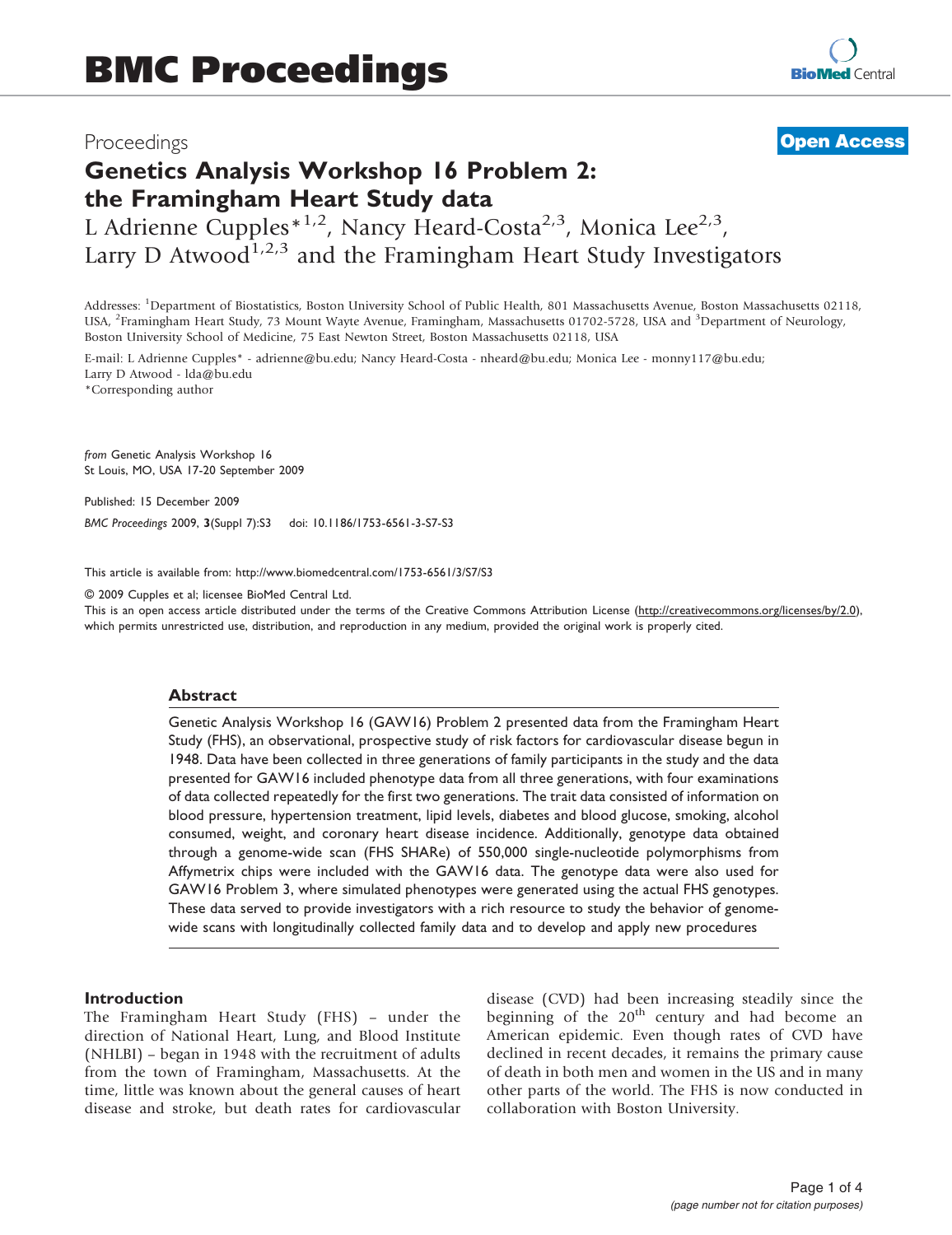The objective of the FHS was to identify the common factors or characteristics that contribute to CVD by following its development over a long period of time in a large group of population-based participants who had not yet developed overt symptoms of CVD or suffered a heart attack or stroke [[1](#page-3-0)]. This project was unusually ambitious. As one of the first population-based, epidemiologic studies, it planned to follow participants prospectively for 20 years with repeat examinations.

The NHLBI selected Framingham, Massachusetts because it was a moderate-sized town with a relatively stable population that was thought to reflect many communities in the US at that time. In the late 1940s an estimate of the number of residents in the age range 30-60 years who were eligible for recruitment was about 10,000 individuals. The study aimed to recruit approximately 6,000 participants. Between 1948 and 1953, the researchers recruited 5,209 participants (2,336 men and 2,873 women) between the ages of 29 and 62 and began the first round of extensive physical examinations and lifestyle interviews that they would later analyze for common patterns related to CVD development. Participants were recruited from lists of addresses recorded for the town census. Recruiters approached two out of every three households for participation in the study. While there was no intention to recruit families for family studies, the plan was to recruit all household members in the ages 30-60 within each house selected for study. Hence, the Study recruited many related individuals, including siblings, parent-child dyads, and 1,644 spouse pairs. The investigators also thought that recruitment of spouse pairs would encourage continued participation for the original 20-year planned duration for the study. Since 1948, these participants have returned to the study every 2 years for a detailed medical history, physical examination, and laboratory tests. Now at more than 60 years of follow up, there remain fewer than 500 participants from this cohort, known as the Original Cohort.

Between 1971 and 1975 the Study enrolled a secondgeneration group – 5,124 of the original participants' children and the spouses of these children – to participate in similar examinations. An important goal in recruiting this Offspring Cohort was to evaluate the heritable factors involved in the development of CVD and its risk factors. Thus, the main strategy was to recruit offspring where both parents participated in the Original Cohort and those with one parent at higher risk of CVD due to higher lipid levels. Of those recruited, 2,616 participants are offspring of the original spouse pairs and 34 are stepchildren. Another 898 offspring are children of cohort members where only one parent was a study participant and 1,576 are spouses of the offspring. The Offspring Cohort participants have returned every 4 years through 2001 (except between Exams 1 and 2, which had an intervening 8 years) for follow-up exams, using protocols similar to those used for study of the Original Cohort.

Between 2002 and 2005 the Study enrolled the third generation (Generation 3) into the FHS - 4,095 offspring of the second generation. None of their spouses were recruited. At this time, the FHS also recruited an additional 103 parents of this third generation who were not recruited between 1971 and 1975. Data on the latter group are not included in the GAW16 data. With the recruitment of this third generation, the Study has increasingly focused on genetic factors associated with the development of CVD and its associated risk factors. The Generation 3 Cohort is now participating in its second examination. A description of the recruitment of this third generation and comparison with the earlier generations at their initial recruitment is presented in Splansky et al. [[2](#page-3-0)].

We owe a great deal of gratitude to the Framingham participants for this rich resource of data that has accrued over 60 years in three generations. It is their unflagging commitment to the Study that makes our research possible. Further information on the Study can be found at the Framingham Heart Study web site [[3](#page-3-0)].

#### Genotype data

In-depth genetic studies did not begin in the FHS until the 1990s. In the late 1980s, family structures were formally formed into extended pedigrees. Also in the late 1980s and through the 1990s, investigators extracted DNA from blood samples of surviving FHS participants. Because many Original Cohort members had died by this time, study investigators obtained DNA samples from less than 30% of this cohort. In the mid-1990s into the early 2000s, the NHLBI Mammalian Genotyping Service, Center for Medical Genetics genotyped genomewide microsatellites over several phases in the largest 330 families in the Study. And in the early 2000s, a 100 k Affymetrix genome-wide scan was conducted in these families [\[4\]](#page-3-0). In 2007, the FHS entered a new phase with the establishment of the FHS SHARe (SNP Health Association Resource) project by NHLBI and Boston University, for which Affymetrix performed dense SNP genotyping using approximately 550,000 SNPs (Gene-Chip® Human Mapping 500 k Array Set and the 50 k Human Gene Focused Panel) in 10,775 samples (some duplicates) from the three generations of participants (including over 900 pedigrees). The genotyping platforms for the FHS SHARe project were the 250 k Sty, the 250 k Nsp, and the supplemental gene-centric 50 k chip.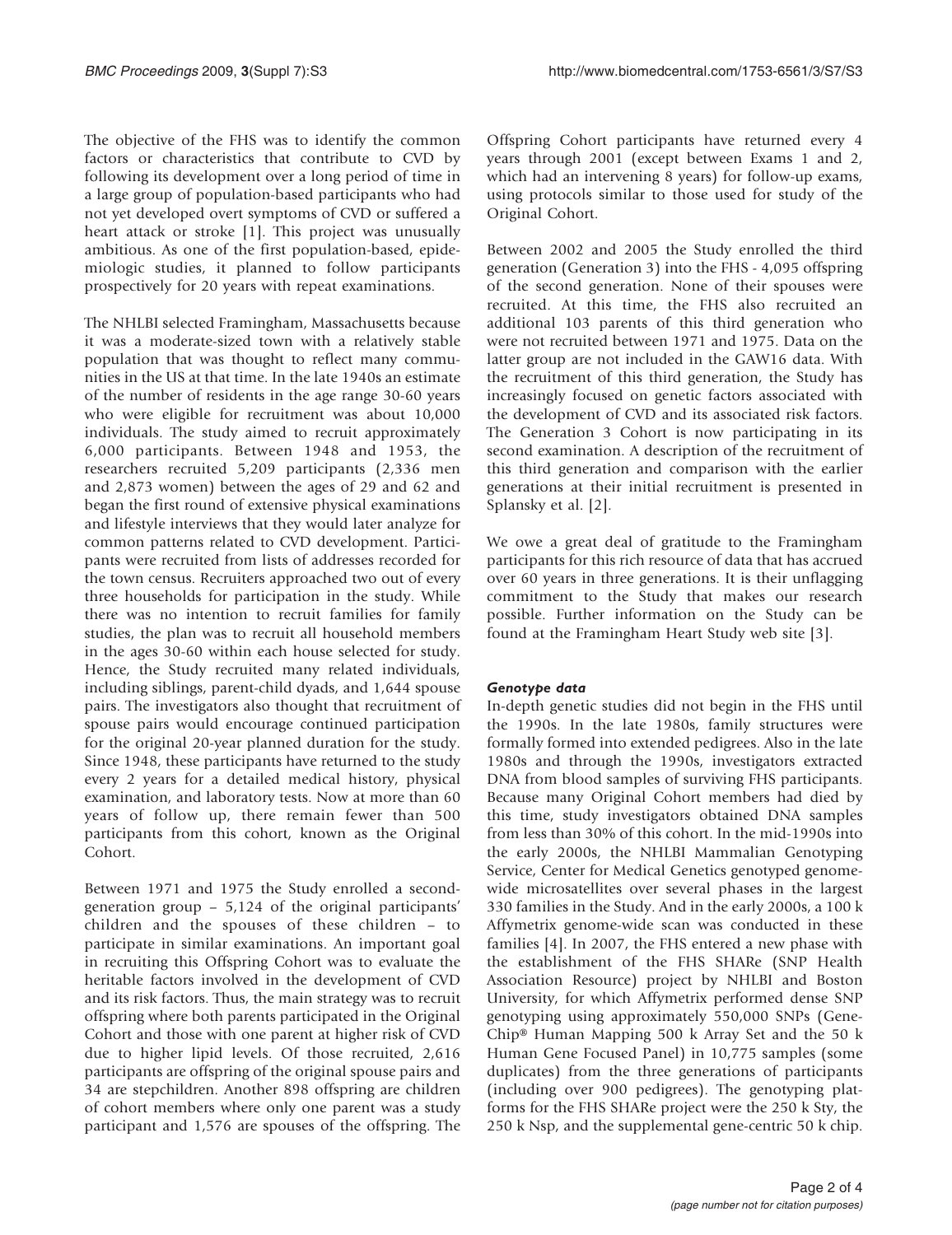The Study obtained DNA for 89% of the participants during the 1990s. To maximize the power of the study, we also extracted DNA from 1,133 blood samples, drawn from participants who had no available DNA samples, to include in the SHARe project. These samples had been sitting in our freezers for some time, a few as far back as the 1970s. We refer to these DNA samples as the legacy samples. These samples had a higher failure rate in the genotyping process (40%) than the other 89% (3%). As a result, to maximize the number of subjects included we used different criteria for a sample to succeed in genotyping for these two types of DNA samples. All non-legacy samples must succeed on all three platforms, while legacy samples needed to pass on at least one platform. When a sample failed, additional attempts were made. Samples that repeatedly failed two to four times were called failures. Other samples failed due to issues of genotyped sex identification not matching our records, low SNP concordance among SNPs common across arrays, or contamination. Eighty-nine percent of the legacy samples for which genotyping results are available passed all three platforms. The genotyping data for the 10,043 samples from 9,354 participants that passed the Affymetrix criteria were additionally checked for sex consistency and consistency with family structure, resulting in genotyping data for 9,274 participants in FHS SHARe. Genotype calls were made with the BRLMM algorithm.

The National Center for Biotechnology Information database of Genotypes and Phenotypes [\[5\]](#page-3-0) houses the SHARe database containing all ~550,000 SNPs and extensive phenotype data. This genome-wide dense SNP scan and a subset of phenotypes from the FHS were the focus of the Genetic Analysis Workshop 16. These same genotypes were also used to simulate the phenotype data for GAW16 Problem 3 [[6](#page-3-0)]. Recently, up to ~2.5 M imputed SNPs have been added to dbGaP, but these genotypes were not available for the GAW16.

#### Data for Genetic Analysis Workshop 16

The FHS data sets for Genetic Analysis Workshop 16 include pedigree, genotype, and phenotype data. The phenotypic data provide information on those participants who have consented to anyone's use, including those at for-profit and not-for-profit institutions. The pedigree file contains all biologically related participants in the FHS and is not limited to the 7,230 participants with full consent. A total of 7,130 participants have phenotype data: 373 Original Cohort, 2,760 Offspring Cohort, and 3,997 Generation 3 participants. No phenotypes were included from the 100 fully consenting non-offspring spouses. Of the 7,230 consenting participants, 6,979 are members of pedigrees and 251 are unrelated. Overall, there are a total of 6,848 participants who are genotyped, including 6,621 in pedigrees and 227 unrelated participants. There are 766 pedigrees with 2 to 301 genotyped participants: 134 pedigrees with 2, 123 with 3, 98 with 4, 85 with 5, 177 with 6 to 10, 72 with 11 to 15, 30 with 16 to 20, and 47 with more than 20.

We selected data from a subset of examinations for Genetic Analysis Workshop 16: Exams 1 (1948-1953), 4 (1954-1958), 7 (1960-1964), and 11 (1968-1971) for the Original Cohort; Exams 1 (1971-1975), 3 (1983- 1987), 5 (1991-1995), and 7 (1998-2001) for the Offspring Cohort; and Exam 1 for the Generation 3 Cohort. We chose these exams so that data from FHS participants of approximately the same age from the three cohorts were considered. Only one exam had been completed for Generation 3 and so only data from one exam were available for these participants. Age, sex, and descriptive statistics for these participants are provided in Table 1. Note that Original Cohort participants with data included only the select few who survived ~40 years to have DNA collected and to provide consent for the SHARe project.

Genotype data sets contained  $\sim$  550,000 genotypes for each participant. We cleaned genotype data for familial relationships. We evaluated whether the genotypes of participants were consistent with their reported familial relationships. We used PREST [[7\]](#page-3-0) and sib-kin from Aspex [[8\]](#page-3-0) to perform this analysis within families [[9\]](#page-3-0). Additionally, we checked for unknown (cryptic) firstdegree relationships between families using PLINK [[10](#page-3-0),[11](#page-3-0)]. In some cases, we altered familial relationships as a result. Such errors could occur from unknown familial relationships or sample mix-up. Cleaning at this

Table 1: Age and sex of Framingham Heart Study participants for GAW16 by cohort and exam

| Variable                           | Original<br>Cohort | <b>Offspring</b><br>Cohort | <b>Generation</b><br>3 Cohort |
|------------------------------------|--------------------|----------------------------|-------------------------------|
| Recruited sample size              | 5209               | 5124                       | 4095                          |
| Number with 550 k<br>genotype data | 1529               | 3753                       | 3893                          |
| Sample size for GAW16              | 373                | 2760                       | 3997                          |
| Sample size for GAW16 with         | 357                | 2584                       | 38 I I                        |
| genotypes                          |                    |                            |                               |
| Ages (Mean $\pm$ SD)               |                    |                            |                               |
| Exam I                             | $34.9 \pm 3.9$     | $33.7 \pm 9.3$             | $40.2 \pm 8.8$                |
| Exam 4 (Original),                 | $40.9 \pm 3.9$     | $46.3 \pm 9.3$             | <b>NA</b>                     |
| Exam 3 (Offspring)                 |                    |                            |                               |
| Exam 7 (Original),                 | $47.0 \pm 3.9$     | $53.3 + 9.2$               | <b>NA</b>                     |
| Exam 5 (Offspring)                 |                    |                            |                               |
| Exam II (Original),                | $54.7 \pm 3.8$     | $60.2 \pm 9.1$             | NA.                           |
| Exam 7 (Offspring)                 |                    |                            |                               |
| % Female, Exam 1                   | 69.2%              | 54.4%                      | 53.3%                         |